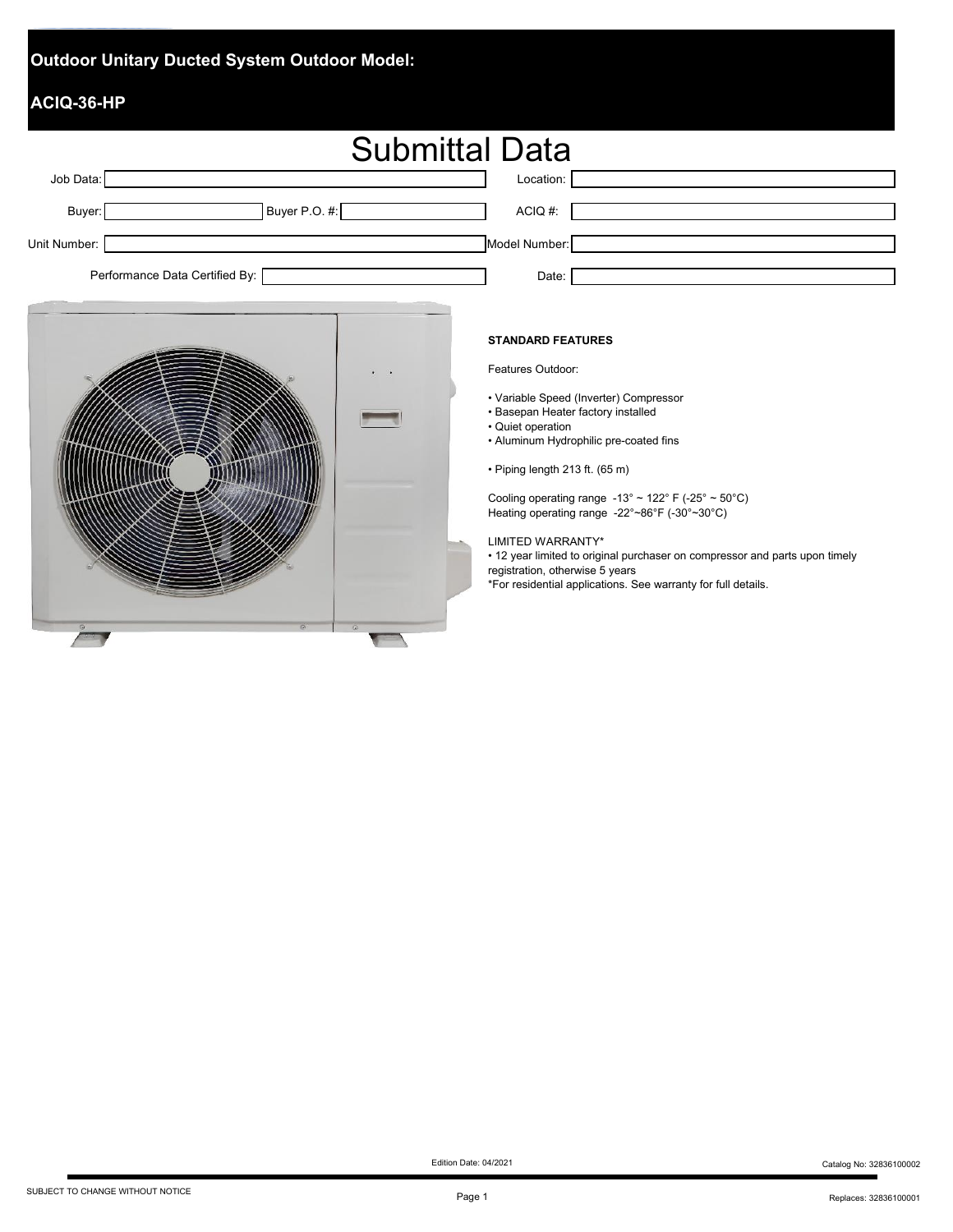# **Specifications**

| System       | Size                           |                               | 36                         |
|--------------|--------------------------------|-------------------------------|----------------------------|
|              | <b>Outdoor Model</b>           |                               | ACIQ-36-AH                 |
|              | Voltage, Phase, Cycle          | V/Ph/Hz                       | 208/230-1-60               |
| Electrical   | <b>MCA</b>                     | Α.                            | 30                         |
|              | MOCP - Fuse Rating             | А.                            | 45                         |
| Operating    | Cooling Outdoor DB Min - Max   | $\degree$ F( $\degree$ C)     | $-13 - 122$ ( $-25 - 50$ ) |
| Range        | Heating Outdoor DB Min - Max   | $\overline{F(^{\circ}C)}$     | $-22 - 86 (-30 - 30)$      |
|              | <b>Total Piping Length</b>     | ft $(m)$                      | 213 (65)                   |
| Piping       | Piping Lift                    | ft $(m)$                      | 98 (30)                    |
|              | Pipe Connection Size - Liquid  | in $(mm)$                     | 3/8(9.52)                  |
|              | Pipe Connection Size - Suction | in $(mm)$                     | 5/8(16)                    |
|              | Type                           |                               | <b>R410A</b>               |
| Refrigerant  | Charge                         | lbs (kg)                      | 7.05(3.2)                  |
|              | <b>Metering Device</b>         |                               | EEV                        |
|              | Face Area                      | Sq. Ft.                       | 9                          |
| Outdoor Coil | No. Rows                       |                               | $\overline{2}$             |
|              | Fins per inch                  |                               | 20                         |
|              | Circuits                       |                               | 4                          |
|              | Type                           |                               | <b>R410A</b>               |
|              | Model                          |                               | KTF310D43UMT               |
| Compressor   | Oil Type                       |                               | <b>ESTER OIL VG74</b>      |
|              | Oil Charge                     | FI. Oz.                       | 33.82                      |
|              | <b>Rated Current</b>           | <b>RLA</b>                    | 23.5                       |
|              | Unit Width                     | in $(mm)$                     | 41.1 (1,045)               |
|              | Unit Height                    | in $(mm)$                     | 31.9 (810)                 |
| Outdoor      | Unit Depth                     | in $(mm)$                     | 17.9 (455)                 |
|              | Net Weight                     | $\overline{\text{I}}$ bs (kg) | 155.42 (70.5)              |
|              | Airflow                        | <b>CFM</b>                    | 2,118                      |
|              | Sound Pressure                 | dB(A)                         | 61.7                       |

\* Condensing unit above or below indoor unit

For Compatibility See Product Data

### **Performance**

|               | <b>Indoor Model</b>            |       | ACIQ-36-AH    |
|---------------|--------------------------------|-------|---------------|
|               | <b>Energy Star</b>             |       | NO.           |
|               | Cooling Rated Capacity         | Btu/h | 36,000        |
|               | Cooling Cap. Range Min - Max   | Btu/h | 7.500~52.100  |
|               | <b>SEER</b>                    |       | 16.7          |
|               | <b>EER</b>                     |       | 9             |
| <b>Ducted</b> | Heating Rated Capacity (47°F)  | Btu/h | 40,000        |
|               | Heating Rated Capacity (17°F)  | Btu/h | 27,000        |
|               | Maximum Heating Capacity (5°F) | Btu/h | 29.100        |
|               | Heating Cap. Range Min - Max   | Btu/h | 11.400~50.500 |
|               | <b>HSPF</b>                    |       | 11.5          |
|               | COP (47°F)                     | W/W   | 3.37          |
|               | COP (17°F)                     | W/W   | 2.6           |
|               | COP(5 <sup>°</sup> F)          | W/W   | 2.5           |

Edition Date: 04/2021